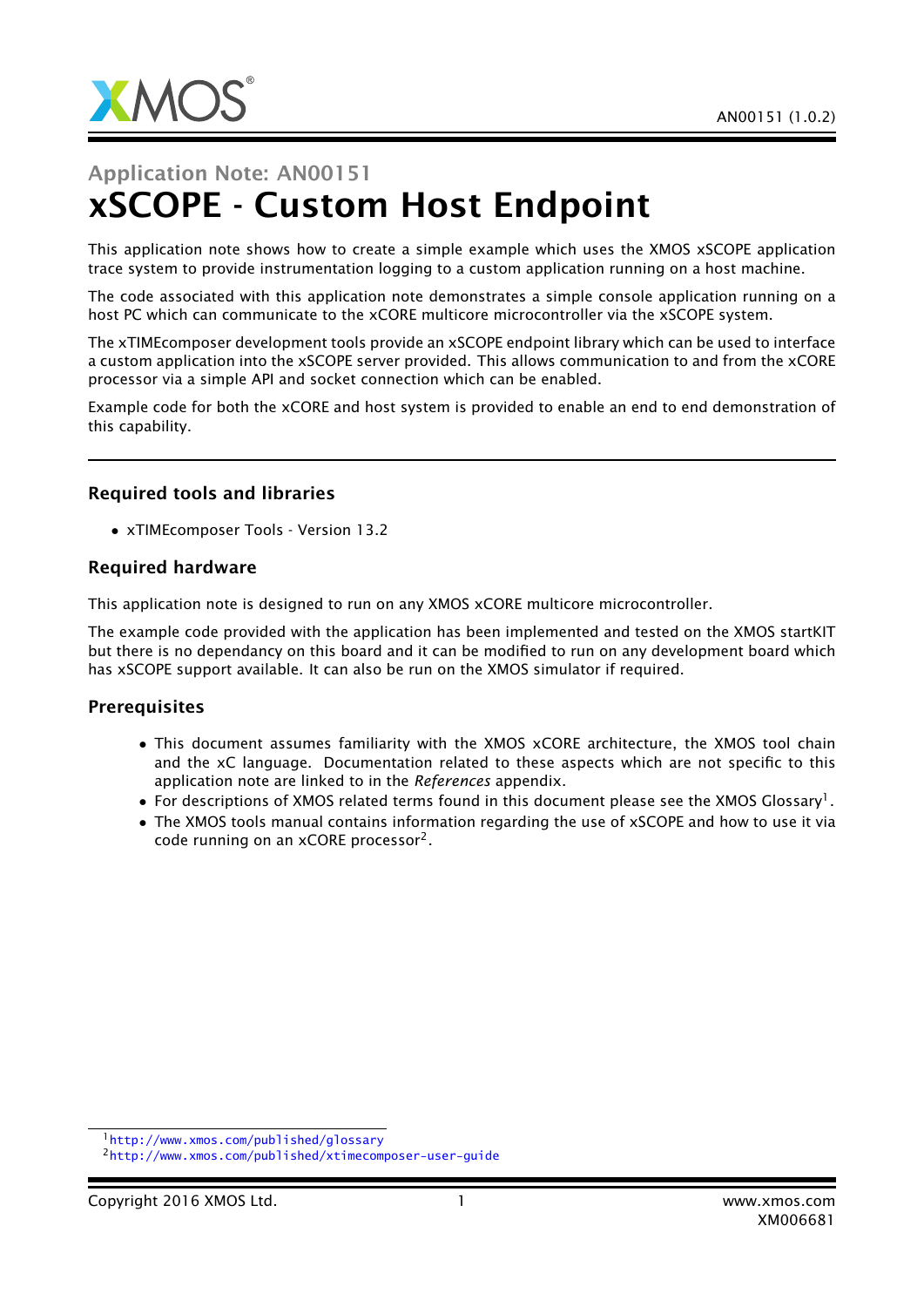



## 1 Overview

## 1.1 Introduction

Debugging in circuit can be challenging. Once a system is subject to real-time stimuli it can be difficult to track down causes of unexpected behavior. Single stepping using a debugger may have little value since hard real-time systems break once a deadline has been missed.

This means debugging in circuit requires a way of monitoring the system and exporting data without affecting the code you are observing. The answer is low intrusive data collection, which must allow the system to run without changing its behavior or introducing timing effects. It is also desirable to observe high level and relevant data, such as state variables, input/output values in control loops or even directly observe data streams. This is exactly what xSCOPE provides; real-time, in-circuit instrumentation of user specified data probes, without affecting your design or device operation.

xSCOPE provides high level information at very high performance. Data rates of 1MSPS are possible allowing the multiple variables from inner control loops to be captured or high bit rate audio streams to be analyzed. The secret to this performance is a high speed USB 2.0 connection to the 4-wire xCONNECT port using the xTAG debug adapter. The xTAG debug adapter itself is powered by an xCORE multicore microcontroller.

The XMOS xTIMEcomposer tools provide an interface to allow 3rd party and user applications to connect into the xSCOPE server which runs on the XMOS xTAG. This allows custom applications to be built which can process the data being generated by the xCORE multicore microcontroller. In addition to output the system also allows data to be uploaded back to the target device to allow more complex feedback systems to be built.



## 1.2 Block diagram

Figure 1: Block diagram of xSCOPE custom host endpoint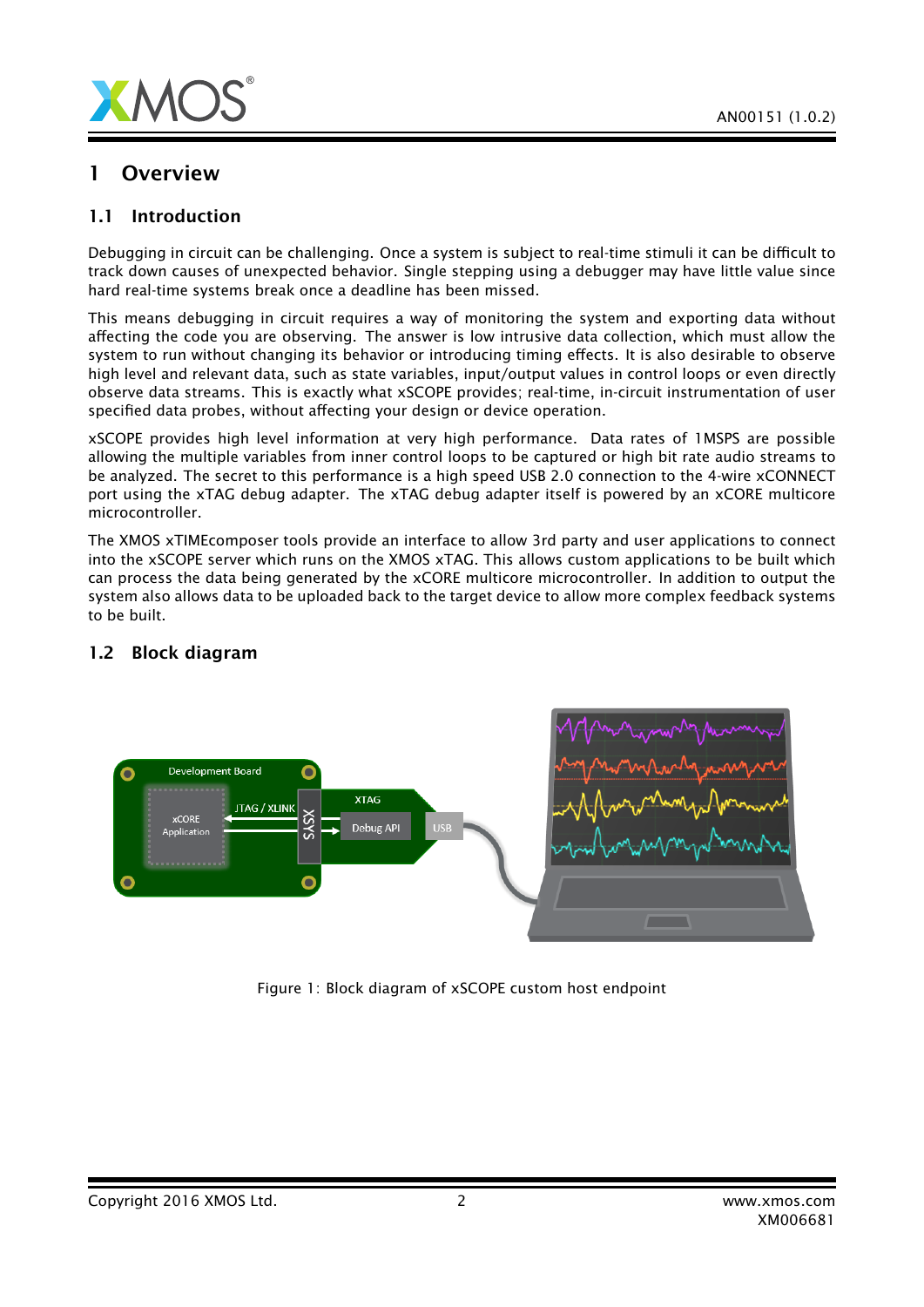

## 2 xSCOPE custom host endpoint example

The example in this document has no external dependancies on application libraries other than those supplied with the XMOS development tools. It demonstrates how to interface code running on an xCORE tile with an application running on a host machine using xSCOPE. This simple example shows the additions that are required to XMOS makefiles to enable xSCOPE and also how to use the xSCOPE host endpoint library to build a custom endpoint application.

The following diagram shows the task and communication structure for this xSCOPE custom host endpoint example.



Figure 2: Task diagram of xSCOPE custom host endpoint example

## 2.1 Makefile additions for this application

It is simple to enable xSCOPE in an xCORE application. To link the xSCOPE library and perform the configuration required by an application the -fxscope option needs to be passed to the xCORE build tools in the makefile:

 $XCC$  FLAGS =  $-Wa$ ]]  $-02$  -report -fxscope

## 2.2 Setting up the xSCOPE configuration file

To configure the application to use xSCOPE, a configuration file is required to set up the system. In this application the xSCOPE configuration file simply sets the basic I/O redirection mode so that print messages from the xCORE tile are transmitted via xSCOPE rather than via JTAG. In this application the print messages are transmitted back to our host application and printed to its console.

In addition to print redirection this example defines a new custom xSCOPE probe which can be used from the xCORE tile to report state. These are also defined within the config.xscope file.

The xSCOPE configuration file for this example is as follows and is contained within the src directory of the xCORE application code.

```
<xSCOPEconfig ioMode="basic" enabled="true">
  <Probe name="Value" type="CONTINUOUS" datatype="UINT" units="Value" enabled="true"/>
</xSCOPEconfig>
```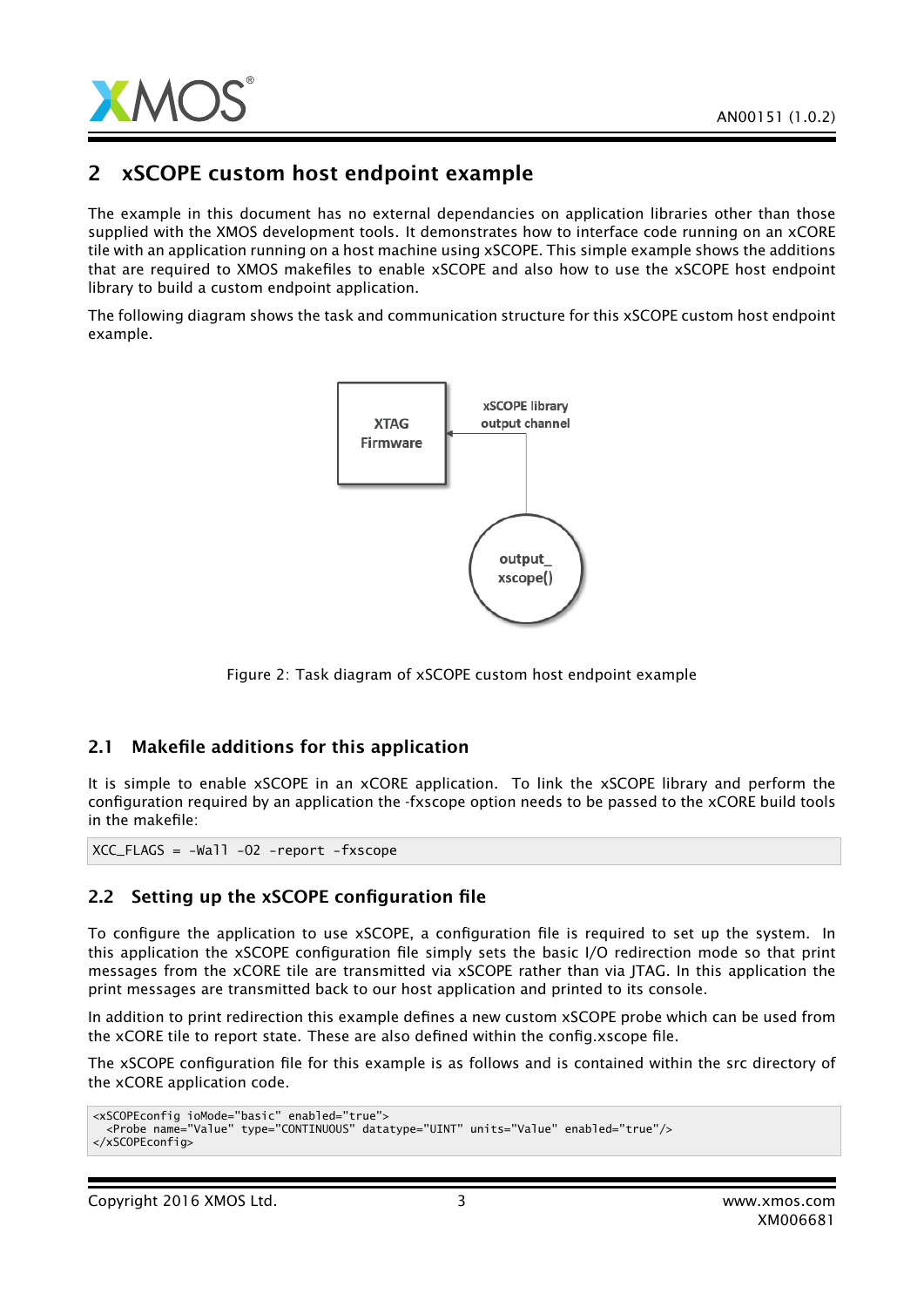

## 2.3 Declaring resource and setting up the xCORE tile

The example code in this application note is contained within a single file which contains an simple main() function and a function to handle the data being being output from the xCORE tile to the host application. The xSCOPE library is being used in this example to instrument embedded application code in order to report the status of variables within the host application.

## 2.4 Using xSCOPE on the xCORE tile

The xSCOPE library functions used to communicate data to the host machine are accessed using the following header file:

#include <xscope.h>

## 2.5 The xCORE application main() function

The main() function for the xCORE tile is contained within the file main.xc and is as follows,

```
int main (void) {
 par {
   on tile[0]: output_xscope();
 }
 return 0;
}
```
- There is a single task defined in the par statement inside main
- The function output\_xscope() is used to capture instrumentation of the executing program via xS-COPE

## 2.6 The xCORE application output\_xscope() function

```
void output_xscope() {
 printstr("Starting xSCOPE probe output");
 delay_milliseconds(1);
 for (int i = 0; i < 25; i++) {
   xscope_int(VALUE, i);
    delay_milliseconds(1);
 }
 printstr("Finished xSCOPE probe output");
 // Send q to signal host application exit
 printstr("q");
}
```
- The function outputs print messages which are redirected to the host application via xSCOPE
- The xscope\_int() function is used to capture the state of the loop variable i
- A 1 millisecond delay is introduced using the delay\_milliseconds() library function
- The q character is printed at the end of the function to cause the host application to terminate

## 2.7 The host application main() function

The main() function for the host application is contained within the file main.cpp and is as follows,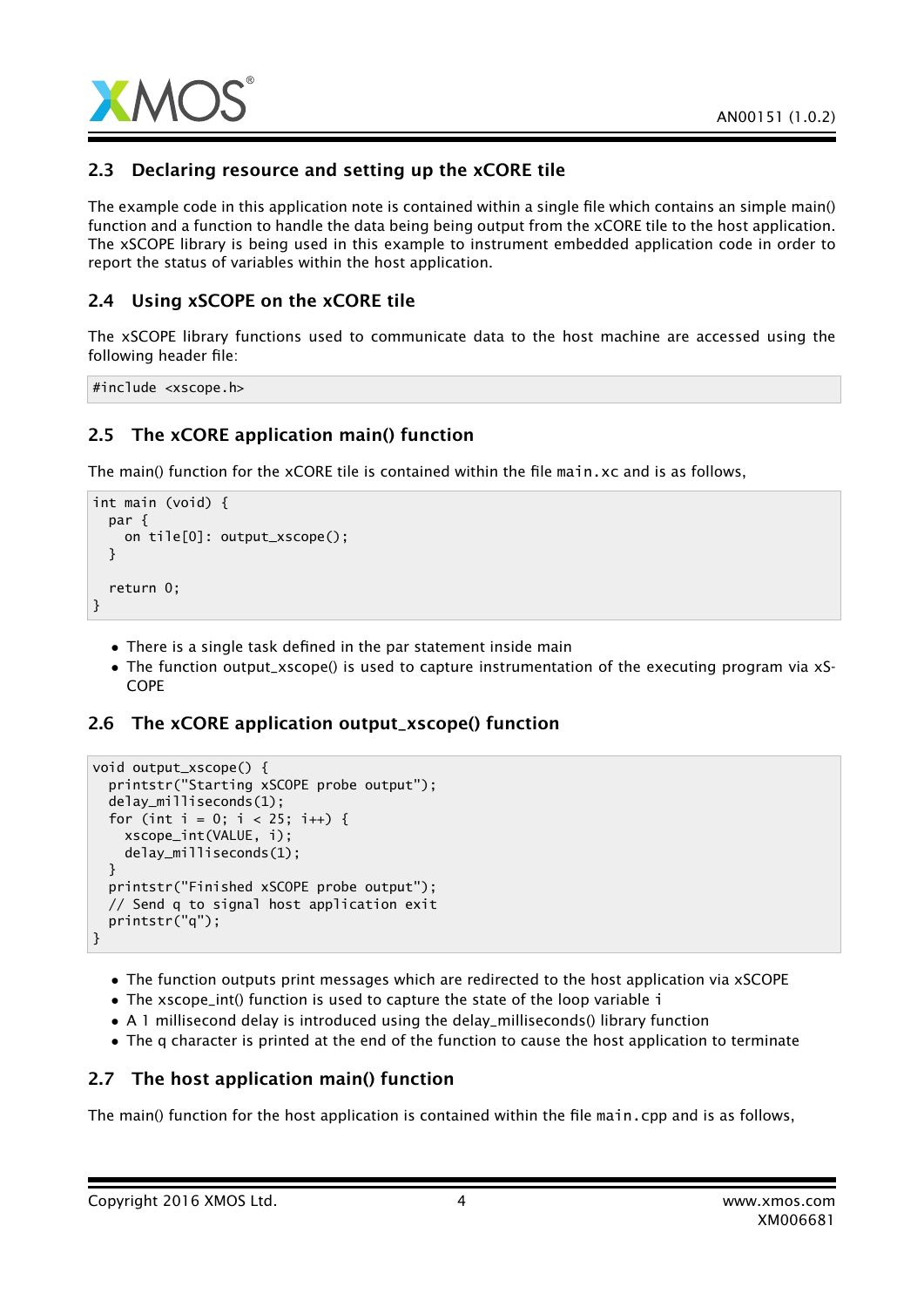

```
int main (void) {
 xscope_ep_set_print_cb(xscope_print);
 xscope_ep_set_register_cb(xscope_register);
 xscope_ep_set_record_cb(xscope_record);
 xscope_ep_connect("localhost", "10234");
 printf("\n----- xSCOPE Endpoint Demo -----\n");
 while(running);
  return 0;
}
```
Looking at this function in more detail you can see the following:

- The function xscope\_ep\_set\_print\_cb() is used to register a call back which handles print messages from the xCORE tile
- The function xscope\_ep\_set\_register\_cb() is used to register a call back which handles event registration messages from the xSCOPE server
- The function xscope\_ep\_set\_record\_cb() is used to register a call back which handles event record messages from the xSCOPE server
- The function xscope\_ep\_connect() is used to initialize a connection to the xSCOPE server running within the XMOS development tools
- The main() function will terminate when the global flag running is cleared by the application

## 2.8 The host application xscope\_print() function

The xscope\_print() callback will be called when the xSCOPE endpoint receives an output message from the xCORE tile which is via one of the standard xCORE tile printing routines such as printstr(). The code for this function is as follows,

```
void xscope_print(unsigned long long timestamp,
                  unsigned int length,
                  unsigned char *data) {
 if (length) {
    if (data[0] == 'q') {
      running = 0;
      return;
  }
    for (int i = 0; i < length; i++)printf("%c", *(&data[i]));
    printf("\n");
 }
}
```
This function performs the following operation:

- The message timestamp (if available) is passed as an argument to the function
- The message length is passed as an argument to the function
- The message data is passed as an argument to the function
- The function loops over the data received and outputs the characters to standard output
- When a q character is received from the xCORE tile via a print message the global flag running is set to 0 which causes the host application to exit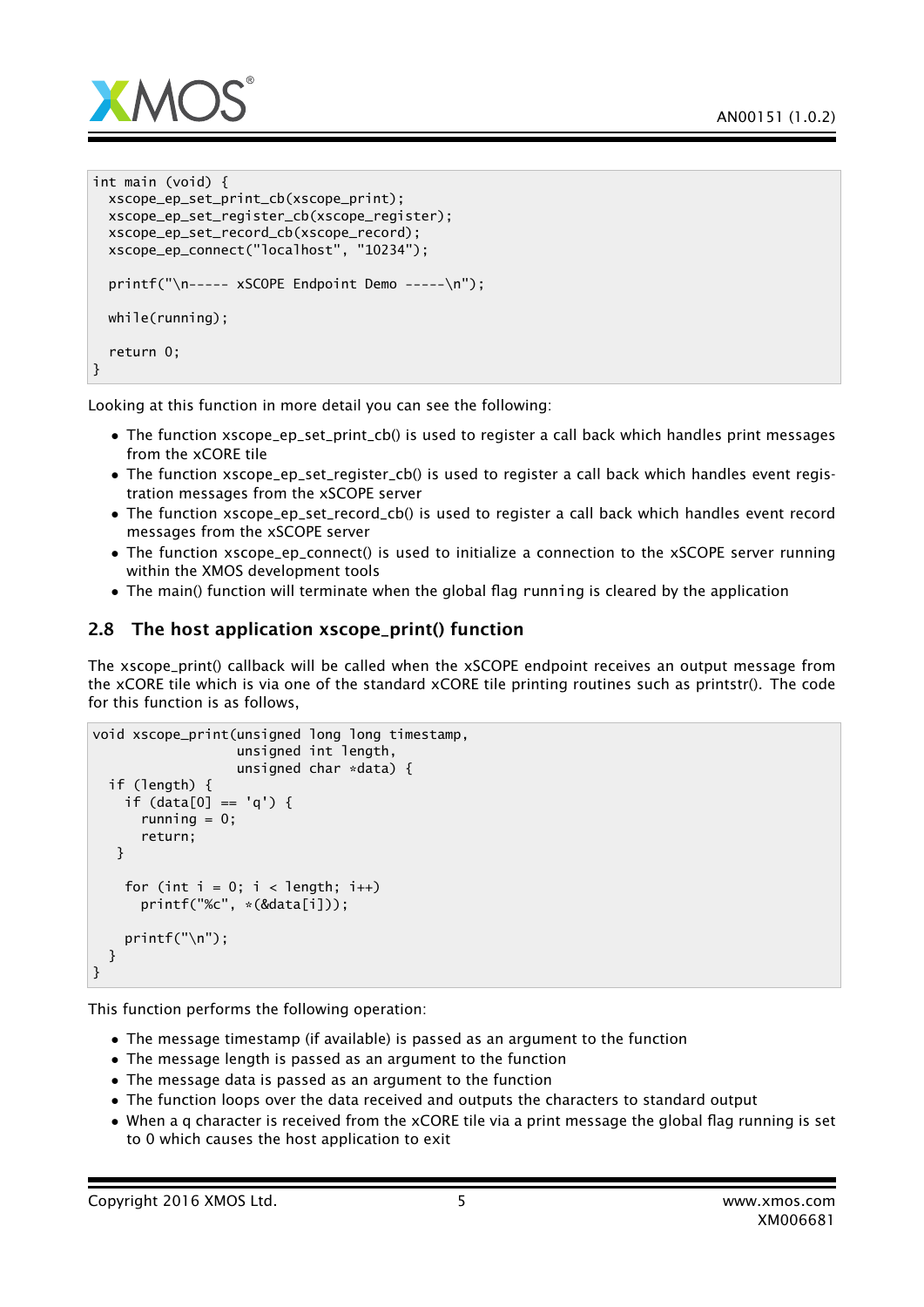

## 2.9 The host application xscope\_register() function

The xscope\_register() callback will be called when the xSCOPE server transmits event probe registration messages. These relate to the xSCOPE probes which are registered in the config.xscope file.

```
void xscope_register(unsigned int id,
                     unsigned int type,
                     unsigned int r,
                     unsigned int g,
                     unsigned int b,
                     unsigned char *name,
                     unsigned char *unit,
                     unsigned int data_type,
                     unsigned char *data_name) {
   printf("xSCOPE register event (id [%d] name [%s])\n",
          id, name);
}
```
This function performs the following operation:

- The record id is passed to the function
- The record type is passed to the function
- The record event colour is passed as RGB values to the function
- The record name is passed to the function
- The record time unit is passed to the function
- The record unit data type is passed to the function
- The record unit data type name is passed to the function
- The function prints out the record id and name for every registration event it receives

#### 2.10 The host application xscope\_record() function

The xscope\_record() callback will be called when the xSCOPE server transmits a record event for a registered xSCOPE probe. This is the event information which is transmitted when an xSCOPE library function is called on the xCORE tile.

```
void xscope_record(unsigned int id,
                   unsigned long long timestamp,
                   unsigned int length,
                   unsigned long long dataval,
                   unsigned char *databytes) {
  float mstimestamp = timestamp / 1000000000.0f;
   printf("xSCOPE record event (id [%d] timestamp [%.3f ms] value [%lld])\n",
          id, mstimestamp, dataval);
```
}

This function performs the following operation:

- The record id is passed to the function
- The record timestamp is passed as an argument to the function
- The record length is passed as an argument to the function
- The record data value is passed as an argument to the function
- The record data bytes is passed to the function, this will be null for some xSCOPE event types
- The function prints the event id, timestamp converted to milliseconds and event value to the console.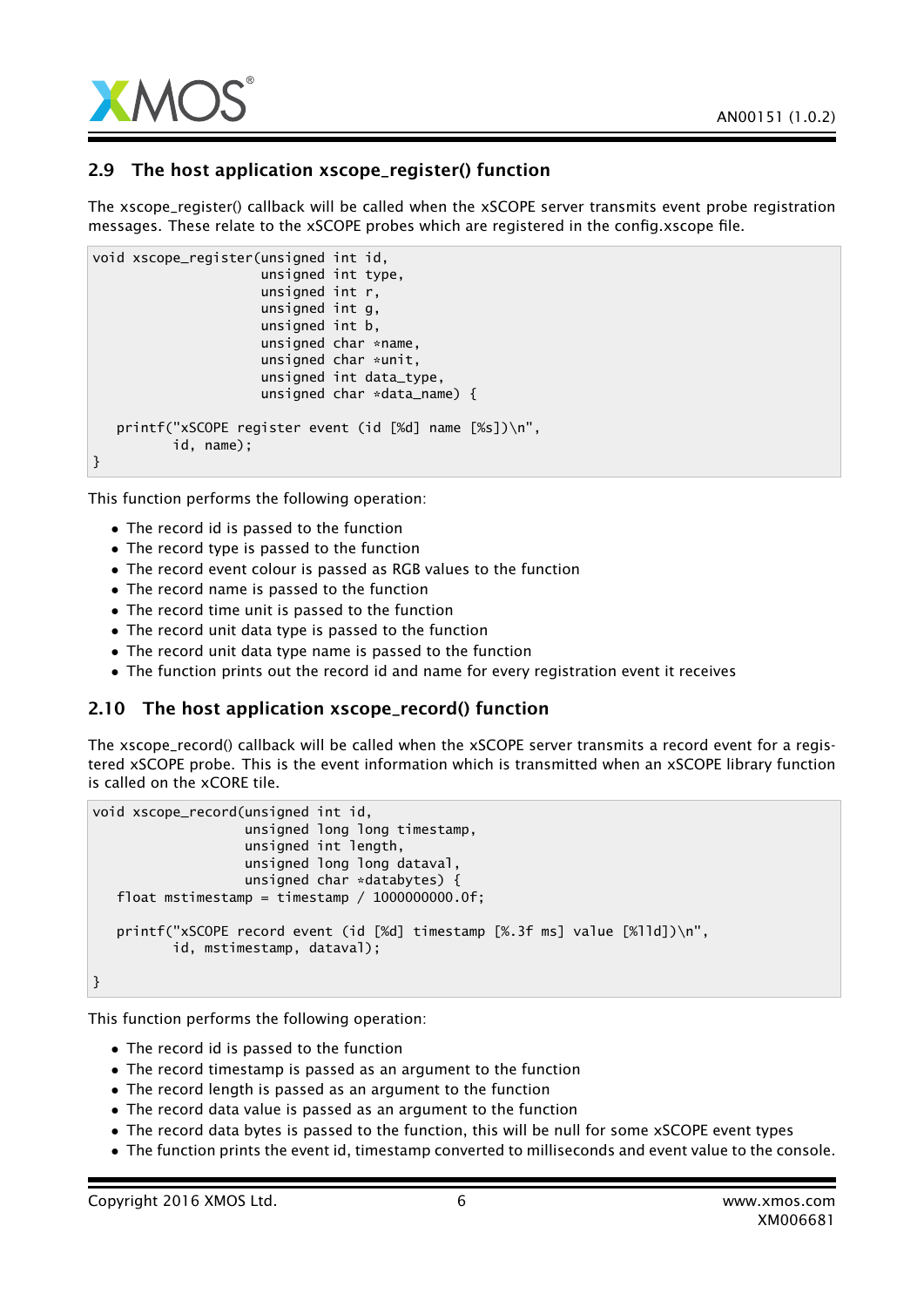

## APPENDIX A - Example Hardware Setup

The application example is designed to run on an XMOS startKIT. Ss discussed earlier the xCORE tile code can be run on any development board supporting xSCOPE by changing the board target in the XMOS Makefile.



Figure 3: XMOS startKIT

The hardware should be configured as displayed above for this demo:

• A micro USB cable should be connected between the XMOS startKIT and the host machine to provide power and access to the xTAG for the XMOS development tools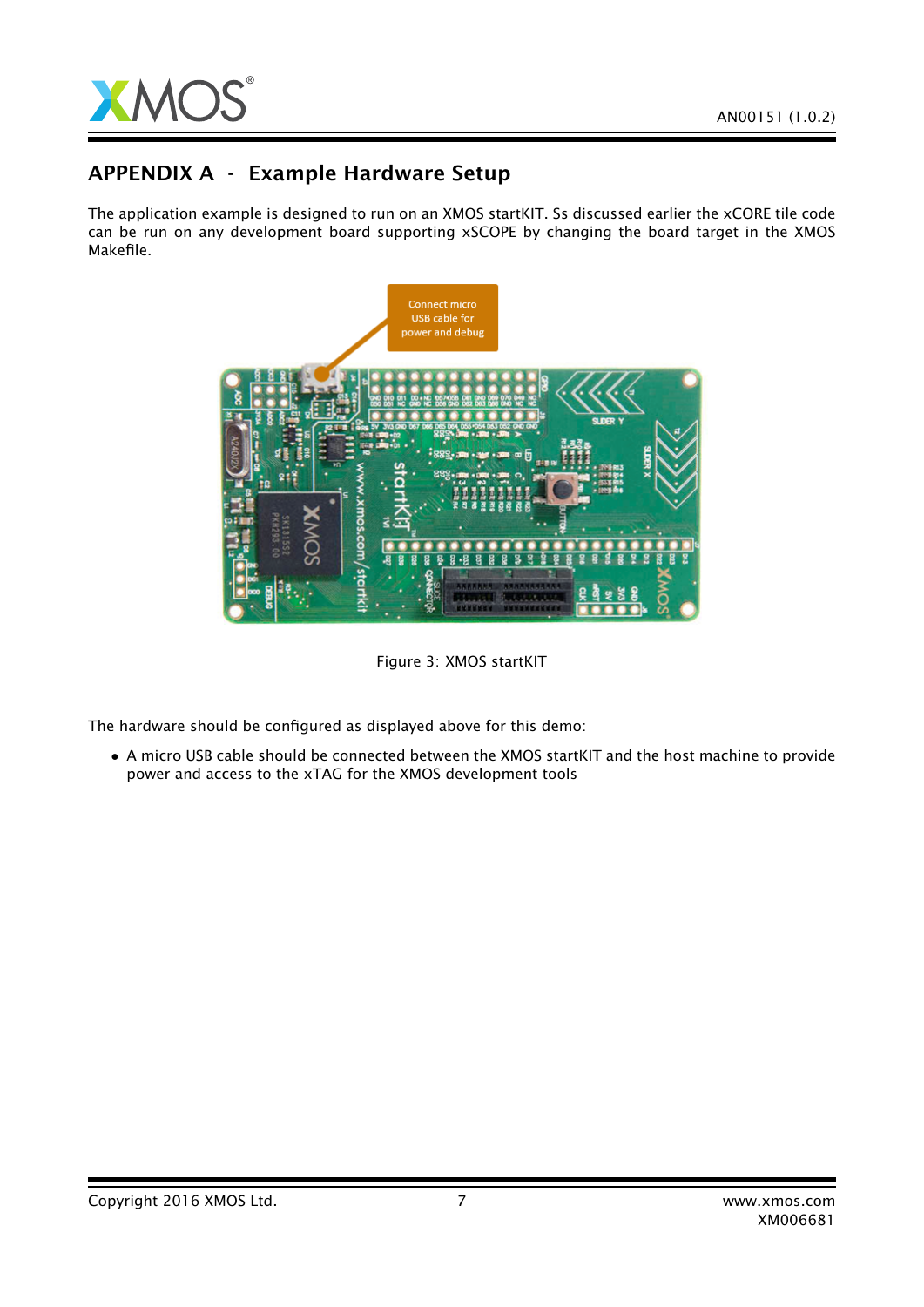

## APPENDIX B - Host Application Compilation

The host application which provides the console input and output is provided in both source and binary form on the platforms supported by the XMOS development tools. To recompile the host application you will need to have a working compilation for your host environment. Instructions to rebuild the host application for each platform are below.

These commands are executed from a command prompt at the top level of the application note directory. The environment should be set up with the XMOS tools on your path by using the script to setup the tools provided in the tools installation directory.

#### Win32:

cl /o xscope\_host\_endpoint.exe src\host\main.cpp -I"%XMOS\_TOOL\_PATH%\include" "%XMOS\_TOOL\_PATH%\lib\ → xscope\_endpoint.lib"

#### OSX:

```
gcc -o xscope_host_endpoint src/host/main.cpp -I $XMOS_TOOL_PATH/include $XMOS_TOOL_PATH/lib/xscope_endpoint.
,→ so
```
#### Linux32:

gcc -o xscope\_host\_endpoint src/host/main.cpp -I \$XMOS\_TOOL\_PATH/include \$XMOS\_TOOL\_PATH/lib/xscope\_endpoint.  $\leftrightarrow$  so

#### Linux64:

gcc -o xscope\_host\_endpoint src/host/main.cpp -I \$XMOS\_TOOL\_PATH/include \$XMOS\_TOOL\_PATH/lib/xscope\_endpoint. *,*→ so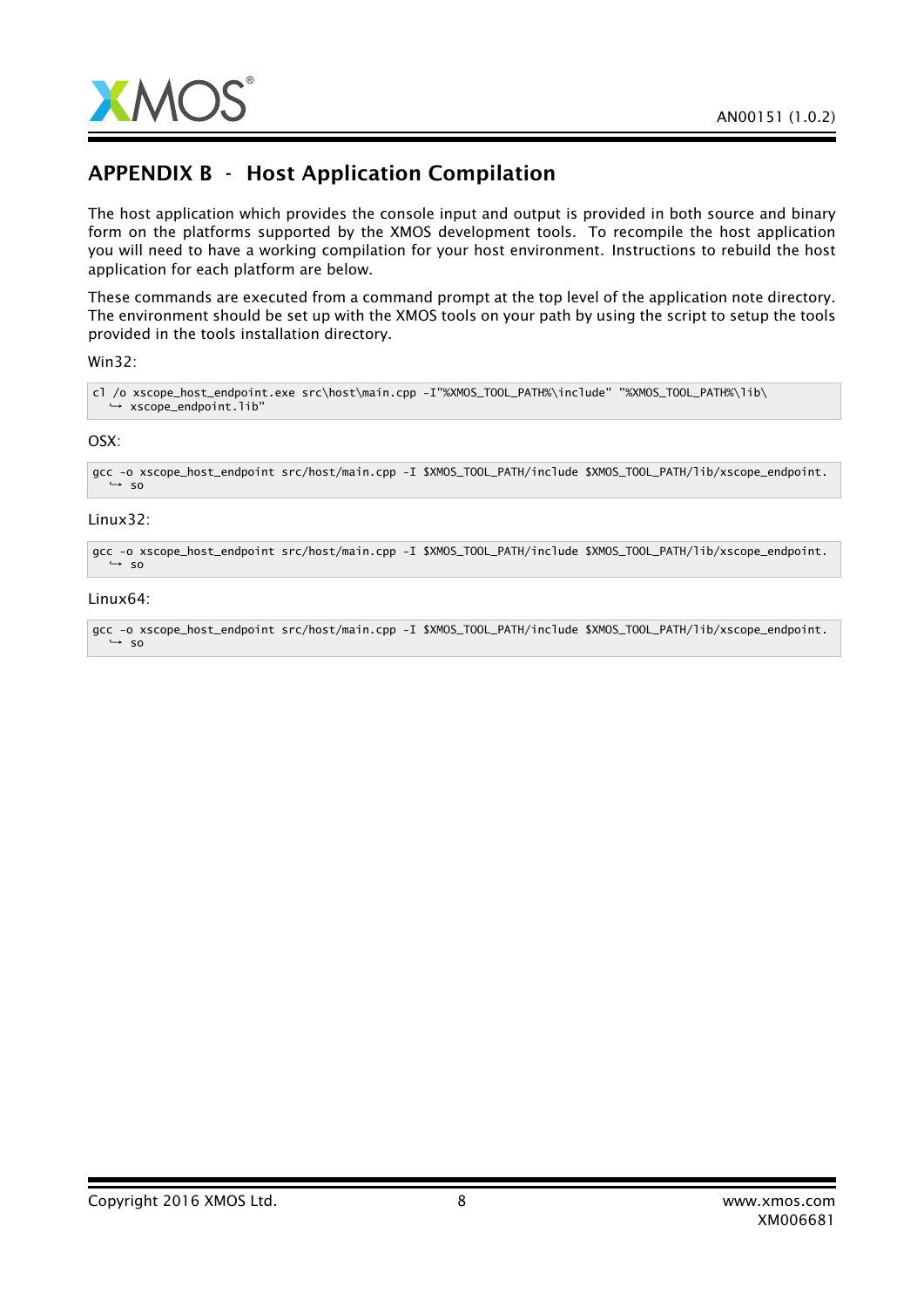

## APPENDIX C - Launching the demo application

## C.1 Launching from the command line

From the command line, the xrun tool is used to download code to the startKIT. To enable the xSCOPE server to allow our host application to connect you need to pass the specific xSCOPE command line option.

Changing into the bin directory of the project the code can be executed on the xCORE microcontroller as follows:

> xrun --xscope-port localhost:10234 app\_xscope\_endpoint.xe <-- Download and execute the xCORE code

At this point the xrun command will be started but waiting for a connection from the host application on port 10234 of the local machine.

Now launch the host application to continue.

## C.2 Launching from xTIMEcomposer Studio

From xTIMEcomposer Studio the run mechanism is used to download code to the xCORE device. Select the xCORE binary from the bin directory, right click and then follow these steps. -0.5em

- 1. Select Run As.
- 2. Select Run Configurations.
- 3. Double click on xCORE application.
- 4. Enable xSCOPE in Target I/O options:



5. Add the additional command line option –xscope-port localhost:10234

-xscope-port localhost:10234 Additional xrun command line options



6. Click Apply and then Run.

Now launch the host application to continue.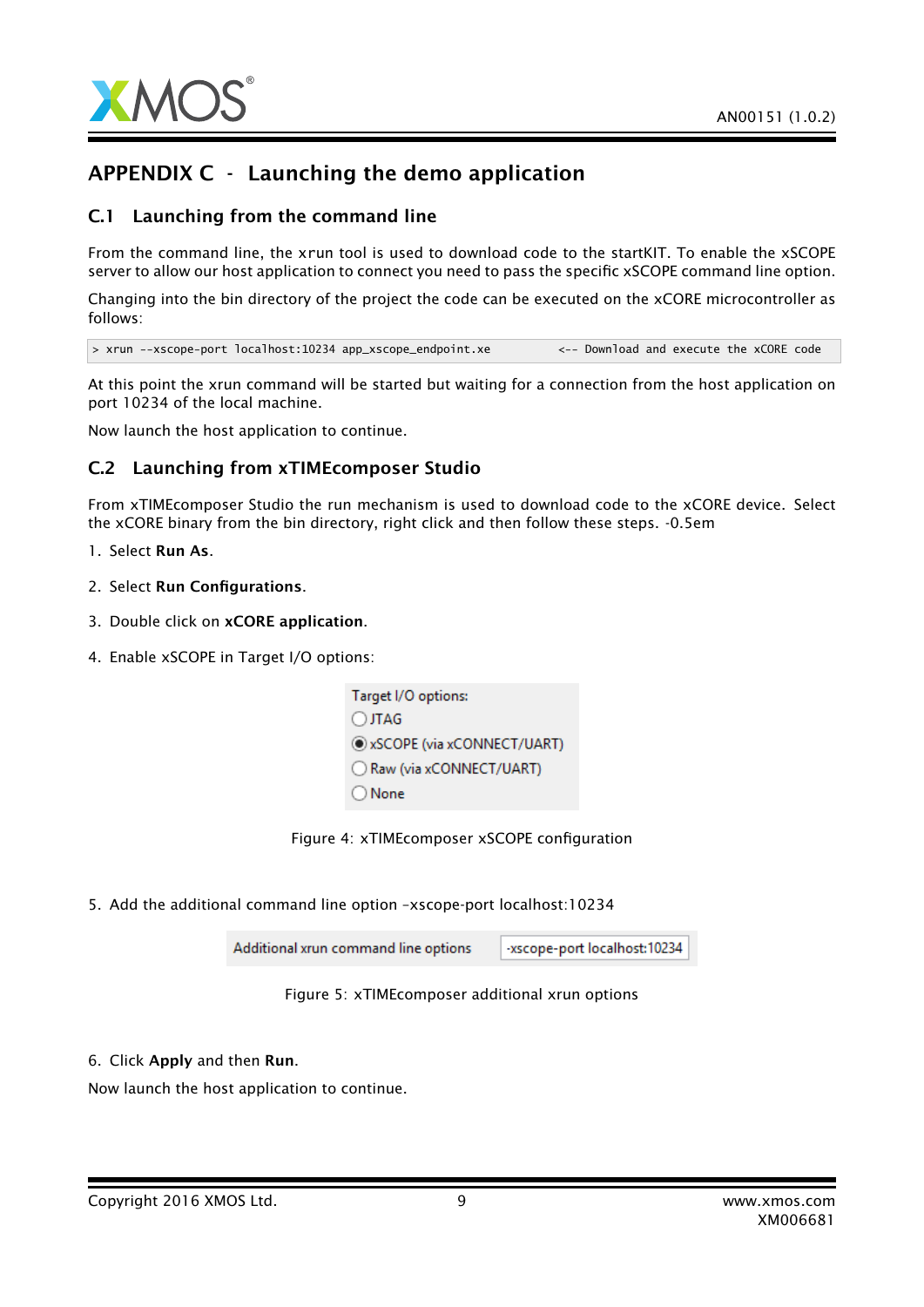

## C.3 Launching the xSCOPE endpoint host application

If you have recompiled the host application then you can run that from the location where this has been built.

Precompiled binaries for the xSCOPE endpoint have been provided in the top level host directory for the target platforms.

To run the endpoint, change directory into the location for your host platform and execute the xscope\_host\_endpoint binary from your console.

For example on Windows this should work as follows:

>xscope\_host\_endpoint.exe

```
----- xSCOPE Endpoint Demo -----
xSCOPE register event (id [0] name [Value])
Starting xSCOPE probe output
xSCOPE record event (id [0] timestamp [1.006 ms] value [0])
xSCOPE record event (id [0] timestamp [2.007 ms] value [1])
xSCOPE record event (id [0] timestamp [3.007 ms] value [2])
xSCOPE record event (id [0] timestamp [4.008 ms] value [3])
xSCOPE record event (id [0] timestamp [5.008 ms] value [4])
xSCOPE record event (id [0] timestamp [6.009 ms] value [5])
xSCOPE record event (id [0] timestamp [7.009 ms] value [6])
xSCOPE record event (id [0] timestamp [8.010 ms] value [7])
xSCOPE record event (id [0] timestamp [9.010 ms] value [8])
xSCOPE record event (id [0] timestamp [10.011 ms] value [9])
xSCOPE record event (id [0] timestamp [11.011 ms] value [10])
xSCOPE record event (id [0] timestamp [12.012 ms] value [11])
xSCOPE record event (id [0] timestamp [13.012 ms] value [12])
xSCOPE record event (id [0] timestamp [14.012 ms] value [13])
xSCOPE record event (id [0] timestamp [15.013 ms] value [14])
xSCOPE record event (id [0] timestamp [16.013 ms] value [15])
xSCOPE record event (id [0] timestamp [17.014 ms] value [16])
xSCOPE record event (id [0] timestamp [18.014 ms] value [17])
xSCOPE record event (id [0] timestamp [19.015 ms] value [18])
xSCOPE record event (id [0] timestamp [20.015 ms] value [19])
xSCOPE record event (id [0] timestamp [21.016 ms] value [20])
xSCOPE record event (id [0] timestamp [22.016 ms] value [21])
xSCOPE record event (id [0] timestamp [23.017 ms] value [22])
xSCOPE record event (id [0] timestamp [24.017 ms] value [23])
xSCOPE record event (id [0] timestamp [25.018 ms] value [24])
Finished xSCOPE probe output
```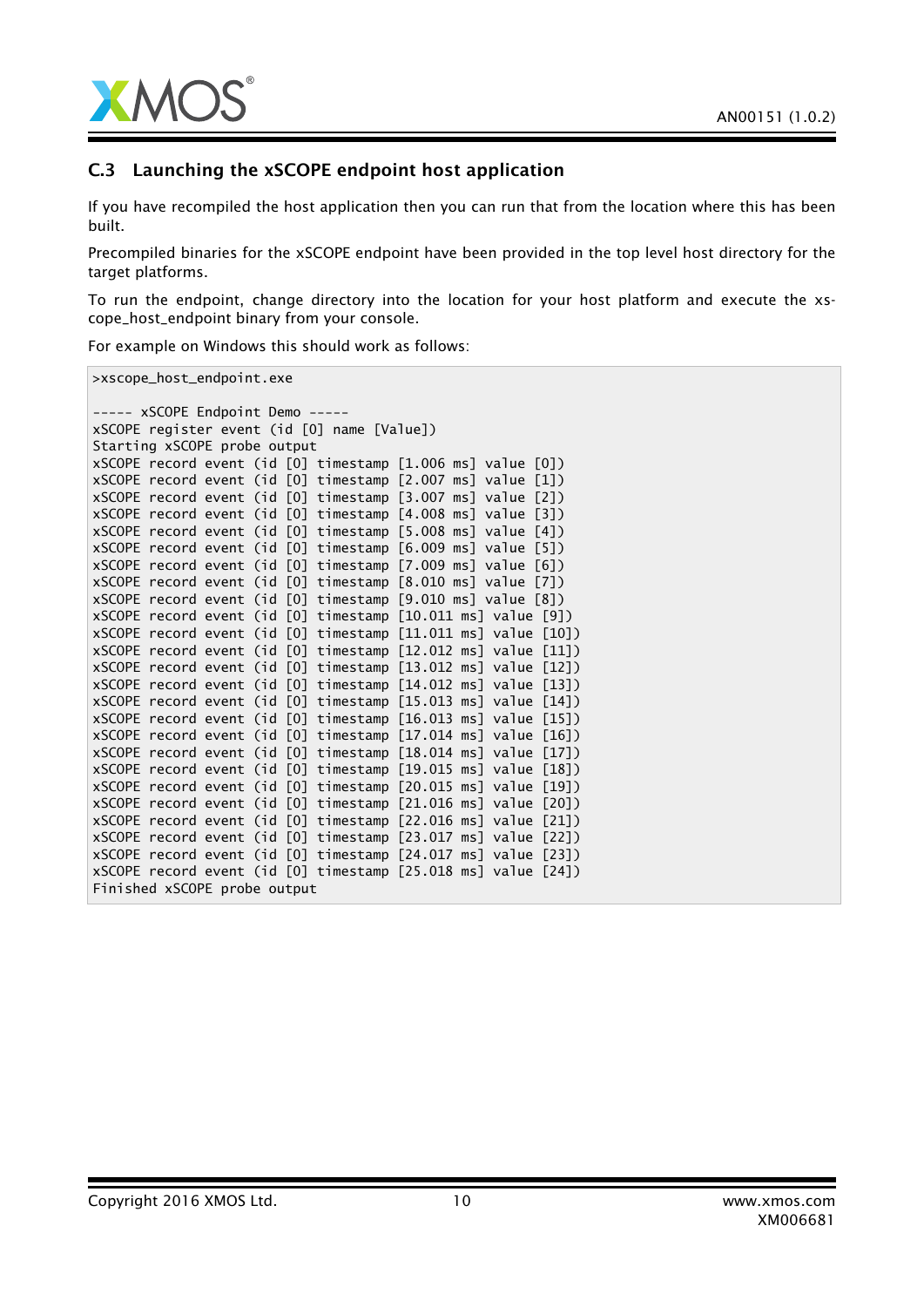

## APPENDIX D - References

XMOS Tools User Guide <http://www.xmos.com/published/xtimecomposer-user-guide> XMOS xCORE Programming Guide <http://www.xmos.com/published/xmos-programming-guide>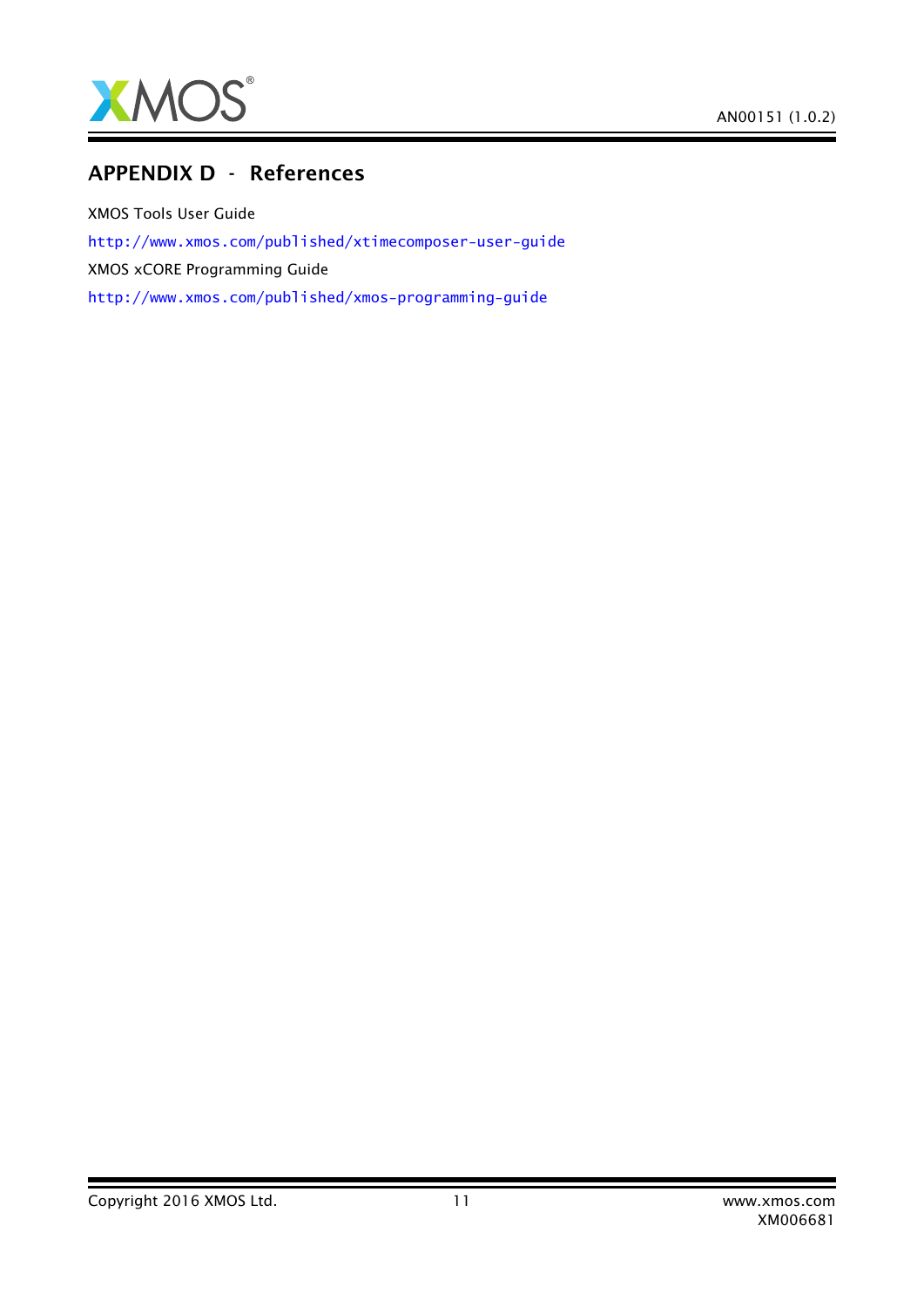

## APPENDIX E - Full source code listing

### E.1 xCORE source code for main.xc

```
// Copyright (c) 2016, XMOS Ltd, All rights reserved
#include <xs1.h>
#include <platform.h>
#include <xscope.h>
#include <print.h>
void output_xscope() {
  printstr("Starting xSCOPE probe output");
  delay_milliseconds(1);
  for (int i = 0; i < 25; i++) {
    xscope_int(VALUE, i);
    delay_milliseconds(1);
  }
  printstr("Finished xSCOPE probe output");
 // Send q to signal host application exit
  printstr("q");
}
int main (void) {
  par {
    on tile[0]: output_xscope();
  }
  return 0;
}
```
## E.2 Host source code for main.cpp

```
#include <stdio.h>
#include <stdlib.h>
#include <string.h>
#include <xscope_endpoint.h>
static volatile unsigned int running = 1;
void xscope_print(unsigned long long timestamp,
                  unsigned int length,
                  unsigned char *data) {
 if (length) {
    if (data[0] == 'q') {
      running = 0;
      return;
  }
    for (int i = 0; i < length; i+1)
     printf("%c", *(&data[i]));
    printf("\n");
 }
}
void xscope_register(unsigned int id,
```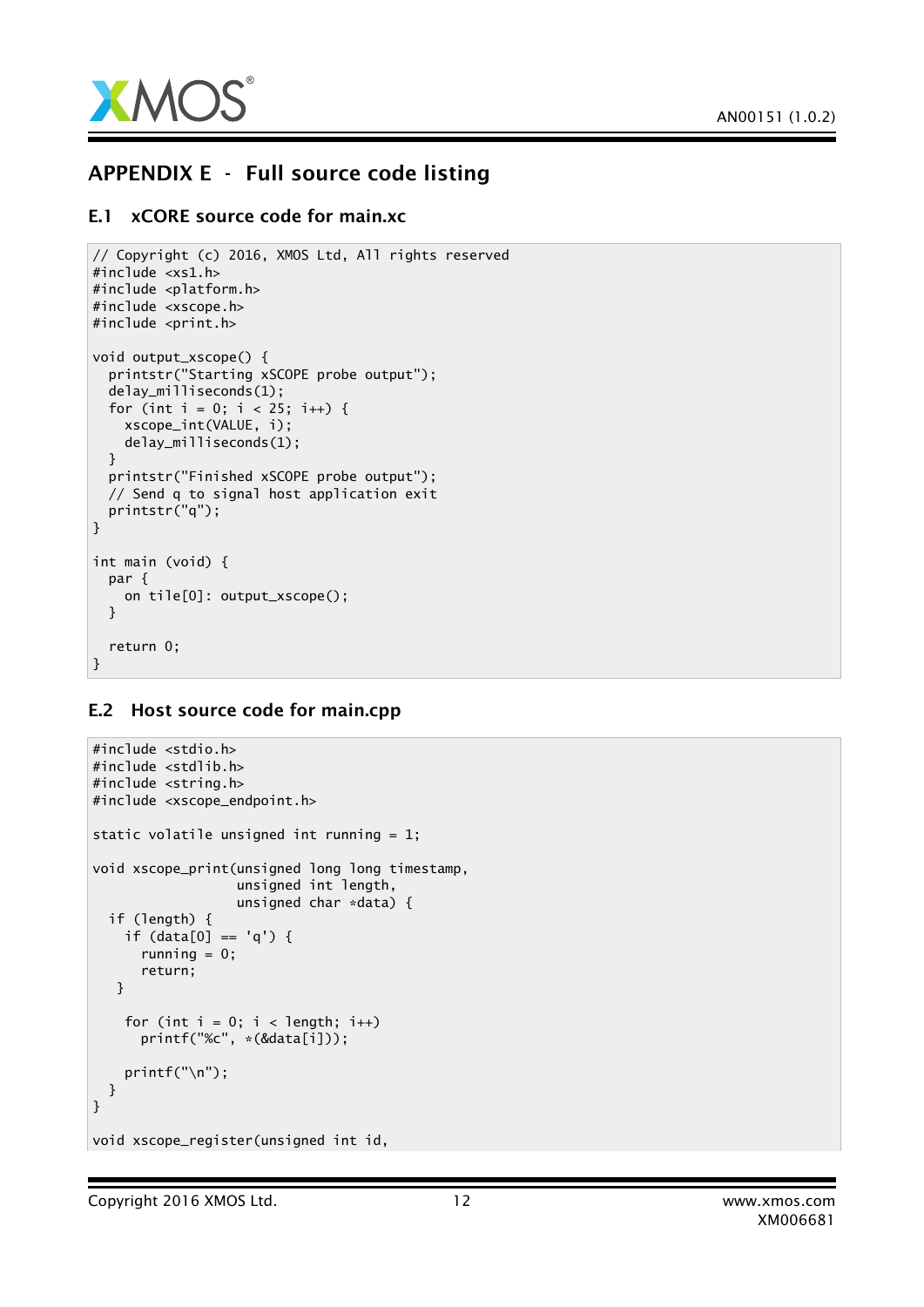

```
unsigned int type,
                     unsigned int r,
                     unsigned int g,
                     unsigned int b,
                     unsigned char *name,
                     unsigned char *unit,
                     unsigned int data_type,
                     unsigned char *data_name) {
  printf("xSCOPE register event (id [%d] name [%s])\n",
          id, name);
}
void xscope_record(unsigned int id,
                   unsigned long long timestamp,
                   unsigned int length,
                   unsigned long long dataval,
                   unsigned char *databytes) {
  float mstimestamp = timestamp / 1000000000.0f;
  printf("xSCOPE record event (id [%d] timestamp [%.3f ms] value [%lld])\n",
          id, mstimestamp, dataval);
}
int main (void) {
 xscope_ep_set_print_cb(xscope_print);
 xscope_ep_set_register_cb(xscope_register);
 xscope_ep_set_record_cb(xscope_record);
 xscope_ep_connect("localhost", "10234");
 printf("\n----- xSCOPE Endpoint Demo -----\n");
 while(running);
 return 0;
}
```